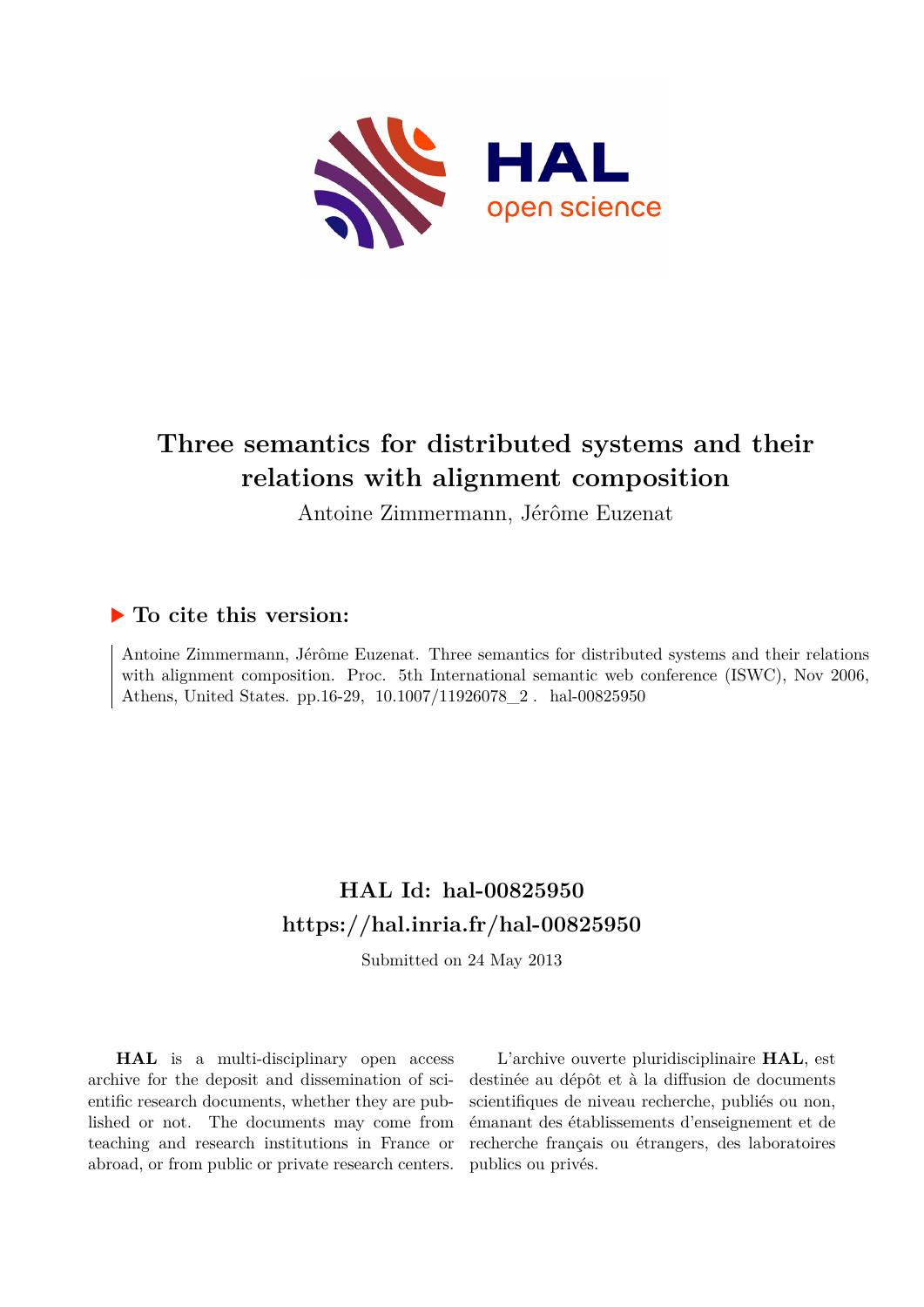# Three Semantics for Distributed Systems and their Relations with Alignment Composition?

Antoine  $Z\text{immermann}^1$  and Jérôme Euzenat<sup>1</sup>

INRIA Rhône-Alpes Montbonnot Saint-Martin, France {Antoine.Zimmermann,Jerome.Euzenat}@inrialpes.fr

Abstract. An ontology alignment explicitly describes the relations holding between two ontologies. A system composed of ontologies and alignments interconnecting them is here in called a distributed system. We give three different semantics of a distributed system, that do not interfere with the semantics of ontologies. Their advantages are compared, with respect to allowing consistent merge of ontologies, managing heterogeneity and complying with an alignment composition operation. We show that only the two first variants, which differ from other proposed semantics, can offer a sound composition operation.

# 1 Introduction

In a general sense, ontology alignment is an explicit description of the semantic relationship that exists between different ontologies. However, in several practical applications, it is restricted to a set of syntactical correspondences or mapping. For instance, the Alignment API [1] defines a correspondence as a pair of entities (one from each ontology), together with the type of relation, and the confidence in its correctness. The API output format has been used in several ontology matching tools, and our goal is to consider alternative semantics for this generic type of alignments.

We define three different semantics that have advantages and drawbacks. The first one, simple distributed semantics, considers the whole distributed system as a coherent knowledge representation which can be interpreted in a single domain. It is appropriate for consistently merging ontologies, based on correspondences. However, it is not tolerant to any inconsistency, be it local or global. In very heterogeneous systems, like the semantic web or semantic P2P systems, this feature is not desirable. So we extend the first semantics to integrated distributed semantics where each local knowledge representation is interpreted in its own domain but these interpretation are then correlated in a global domain. Finally, we define a contextualized distributed semantics, inspired by DFOL/DDL/C-OWL [2–4], where there is no global domain of interpretation: each local ontologies "imports" knowledge from other ontologies in its own context.

<sup>?</sup> This work is partly supported by the Knowledge Web NoE (IST-2004-507482).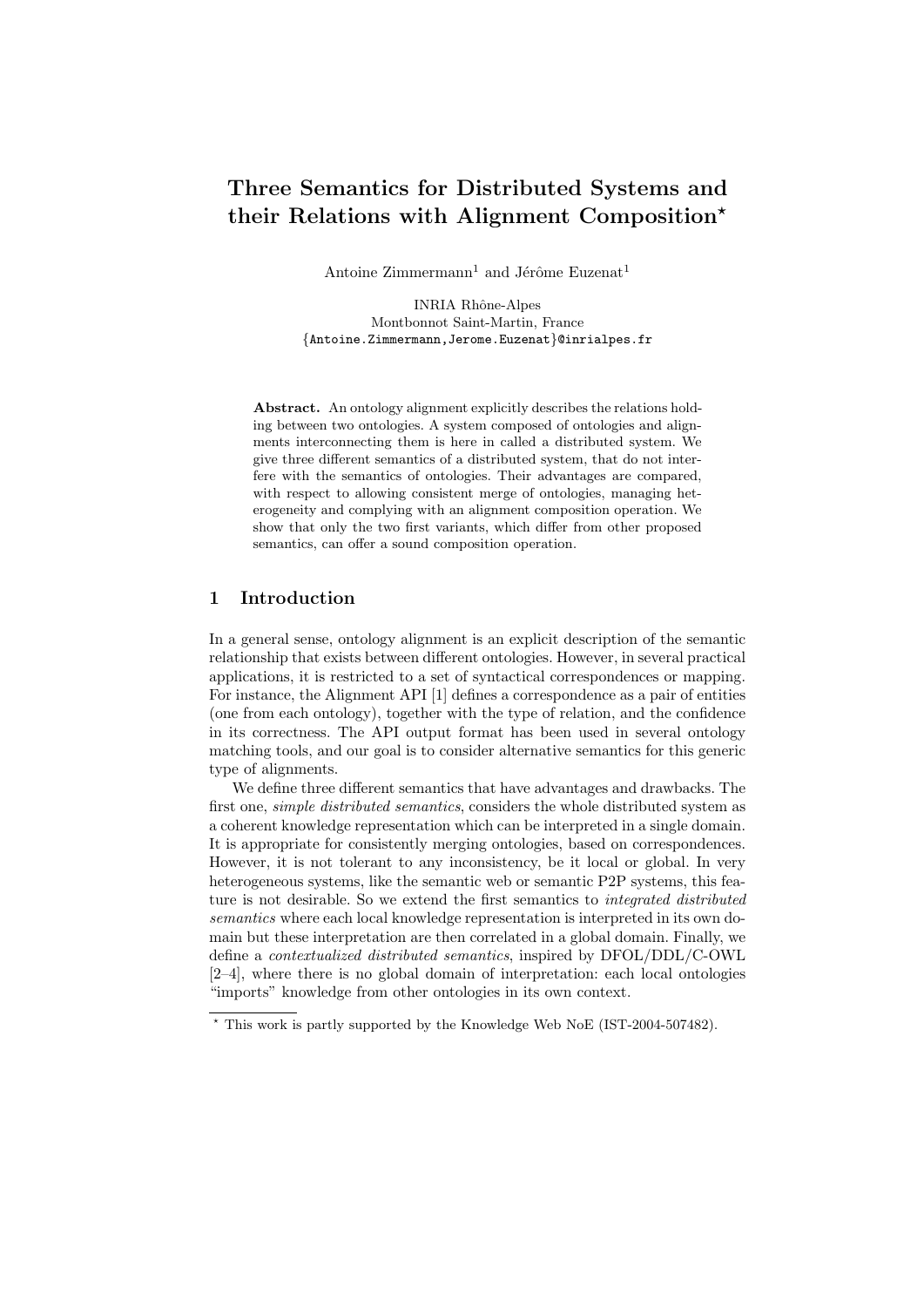Additionally, the semantics is parameterized by the set of expressible relations between ontology entities. It means that this semantics is usable to reason about class relations (e.g., equivalence, subsumption, disjunction), as well as temporal relations or spatial relations, etc.

Finally, we study the semantics of an alignment composition operator and prove that only the first two semantics comply with it.

This paper is articulated as follows: Sect. 2 gives an overview of previously proposed semantics for schema mappings, ontology alignments and matching, or distributed knowledge representation. Sect. 3 describes the syntaxe of distributed systems. Sect. 4 gives the simple distributed semantics. Sect. 5.1 extends the semantics to integrated distributed semantics, through the use of an *equalizing* function to a global domain. Sect. 5.2 presents the contextualized variant of the semantics. Sect. 6 discusses the composition of alignments within each of the proposed semantics.

#### 2 Related Work

Ontology matching is strongly related to database schema matching. However, as noted in [5], there are foundational differences between schema matching and ontology matching. The most prominent being the weakness of schemata semantics. As a result, the schema mapping community is concerned about  $query$ answering, while ontology alignment must offer more general reasoning capabilities in distributed systems. Of particular interest is [6], which develops a notion of satisfied mappings that is very generic and the approach in this paper is very similar to theirs. The difference resides in their using of "helper models", and they do not provide a composition operator. Such operator is provided by [7] for relational databases, and cannot be exploited as it is for more general ontology alignment composition. Other database-related work about composition comprises [8–10].

Another different approach to the semantics of schema mapping and alignments is found in [11] and generalized in [12] where the authors use the theory of institutions [13] to characterize the relation between models of related ontologies or schemata. The approach is seducing for our ontology alignment purpose: it allows a language independent definition of ontology relation, elegant constructions of merging, composing and it is grounded on model theory. Nonetheless, it has a major problem: the "ontology morphisms" can only account for the most basic relations between ontological entities, namely equivalence. So we consider such abstraction to be inappropriate for more general types of relations [14].

Other semantics for distributed knowledge based systems have been proposed. Various distributed logics are found in [2] (DFOL), [3] (DDL), [4] (C-OWL). They all assume that each ontology is interpreted within a context that has to be related to others in order to interpret the whole system. This approach effectively solves the problem of mutual inconsistencies in heterogeneous knowledge representations, but we show that contextualizing the semantics forbids a sound composition operation.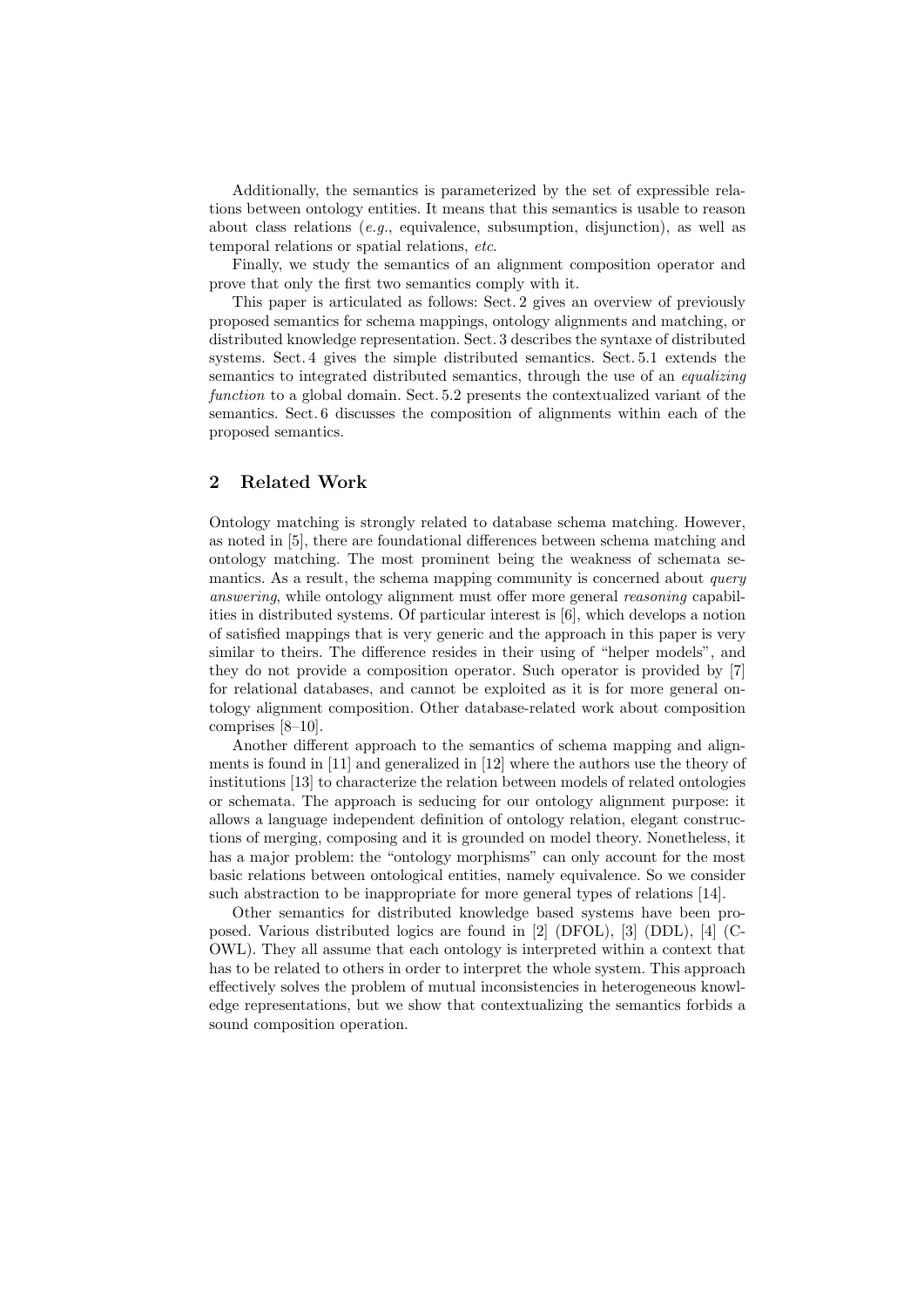#### 3 Syntax

We want to design a model-theoretic semantics for distributed systems, which are composed of (1) ontologies and (2) alignments. The present section discusses the syntax of those components.

One of the key features of our alignment semantics is its independence from the ontology language. Sometimes, we will use the term "element of an ontology" to refer to any syntactical entity mentioned in the ontology, e.g., class, property, individual. The only restriction upon the choice of the ontology language is the existence of a model-theoretic semantics. Among such languages, we can cite RDF [15], OWL [16], FOL, Conceptual Graphs [17], etc.

We follow the definition of alignment found in [18], but we intentionally discard the confidence value.<sup>1</sup>

Definition 1 (Ontology element). An ontology element is either a term of the ontology (e.g., class, property, individual) or a compound entity built out of other ontology elements and constructors from the ontological language.

**Definition 2** (Ontology element relation). An ontology element relation R is a symbol denoting a binary relation or predicate  $\overline{R}$ . Given a specific alignment language, the set of usable relation symbols is written R.

The relations an alignment language can capture may be: equivalence, subsumption, disjunction of classes; temporal/spatial relations; spatial relations; fuzzy membership; etc.

These definitions makes the components of a correspondence.

**Definition 3 (Correspondence).** A correspondence is a triple  $\langle e_1, e_2, R \rangle$  where:

- $e_1$  and  $e_2$  are ontology elements from the two ontologies to align;
- R is an ontology element relation that is asserted to hold between  $e_1$  and  $e_2$ .

Example 1.  $\forall$ Man1 $\sqcup$ Woman1, Human2,  $\equiv$  or  $\forall$ Girl1, Human2 $\sqcap$ Female2,  $\sqsubset$  are examples of correspondences.

Definition 4 (Ontology alignment). An ontology alignment between ontologies  $O_1$  and  $O_2$  is a set of correspondences with ontology elements belonging to  $O_1$  and  $O_2$ .

The structure that our semantics interprets is composed of multiple ontologies and alignments between them. It is called a distributed system.

Definition 5 (Distributed system). A distributed system (DS for short) is a pair  $\langle (O_i), (A_{ii}) \rangle$  consisting of a family of ontologies  $(O_i)_{i\in I}$  over a set of indexes I interconnected by a family of alignments  $(A_{ij})_{i,j\in I}$ .

Although there can be pairs of ontologies that are not connected by an alignment, we will then consider the missing alignment as an empty set of correspondences. So  $A_{ij}$  is always defined.

 $1$  How to treat uncertainty in this semantics is still a subject of investigations.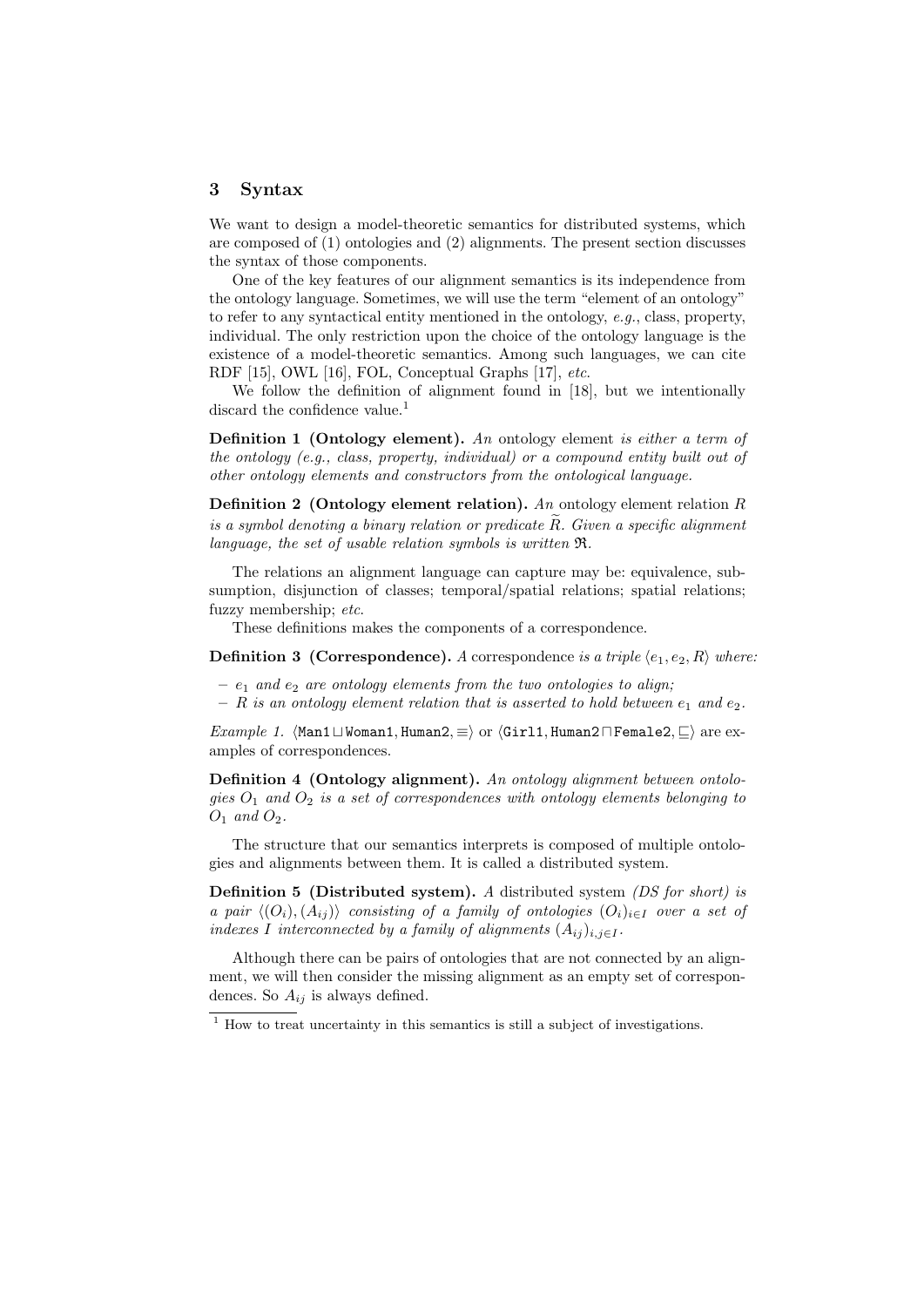# 4 Simple Distributed Semantics

The simple distributed semantics consider a distributed system (DS) as a coherent knowledge base. This means that all ontologies are interpreted within the same domain. We first give the definitions for local semantics (given by the ontological language), then our proposed DS semantics follows.

#### 4.1 Local Semantics

The semantics of a DS depends on the semantics of the ontology language. In fact, given a set of ontologies and a set of alignments between them, we can evaluate the semantics of the whole system in function of the semantics of each individual ontology.

Definition 6 (Interpretation of an ontology). Given an ontology  $O$ , an interpretation of  $O$  is a function m from elements of  $O$  to elements of a domain of interpretation D.

This is a very general notion of interpretation. Among interpretations, there are particular ones that are said to satisfy the ontology. The local semantics of ontologies determine the satisfaction relation  $\models$  that relates interpretations to satisfied ontologies, *i.e.*,  $m \models O$  iff m satisfies O. An ontology is satisfied if all of its axioms are satisfied. For instance,  $A$ subclassof $B$  would be satisfied iff  $A$  is interpreted as a subset of the interpretation of  $B$ . The collection of interpretations that satisfy  $O$  (the models of  $O$ ) is written  $Mod(O)$ .

#### 4.2 Satisfaction of an Alignment

In order to determine the semantics of a DS, we first define when a pair of local interpretations satisfies a correspondence and an alignment.

**Definition 7 (Satisfied correspondence).** Let  $O_1$ ,  $O_2$  be two ontologies and  $c = \langle e_1, e_2, R \rangle$  be a correspondence between  $O_1$  and  $O_2$ . c is satisfied by interpretations  $m_1, m_2$  of  $O_1, O_2$  iff  $m_1(e_1)Rm_2(e_2)$ . This is written  $m_1, m_2 \models c$ .

The relation symbol  $R$  is out of the ontology languages. So it does not have to be interpreted in the local semantics. For instance, a temporal relation can be expressed between two OWL classes. The associated relation  $\tilde{R}$  is fixed, given a set of relation R. For instance, relation symbol  $\equiv$  could be associated to the relation " $\equiv$ " (equality) over sets.

If all correspondences are satisfied, then it is said that the pair of interpretations is a model of the alignment.

Definition 8 (Model of an alignment). A model of an alignment A between ontologies  $O_1$  and  $O_2$  is a pair  $m_1, m_2$  of interpretations of  $O_1, O_2$  such that for all  $c \in A$ ,  $m_1, m_2 \models c$ . It is noted  $m_1, m_2 \models A$ .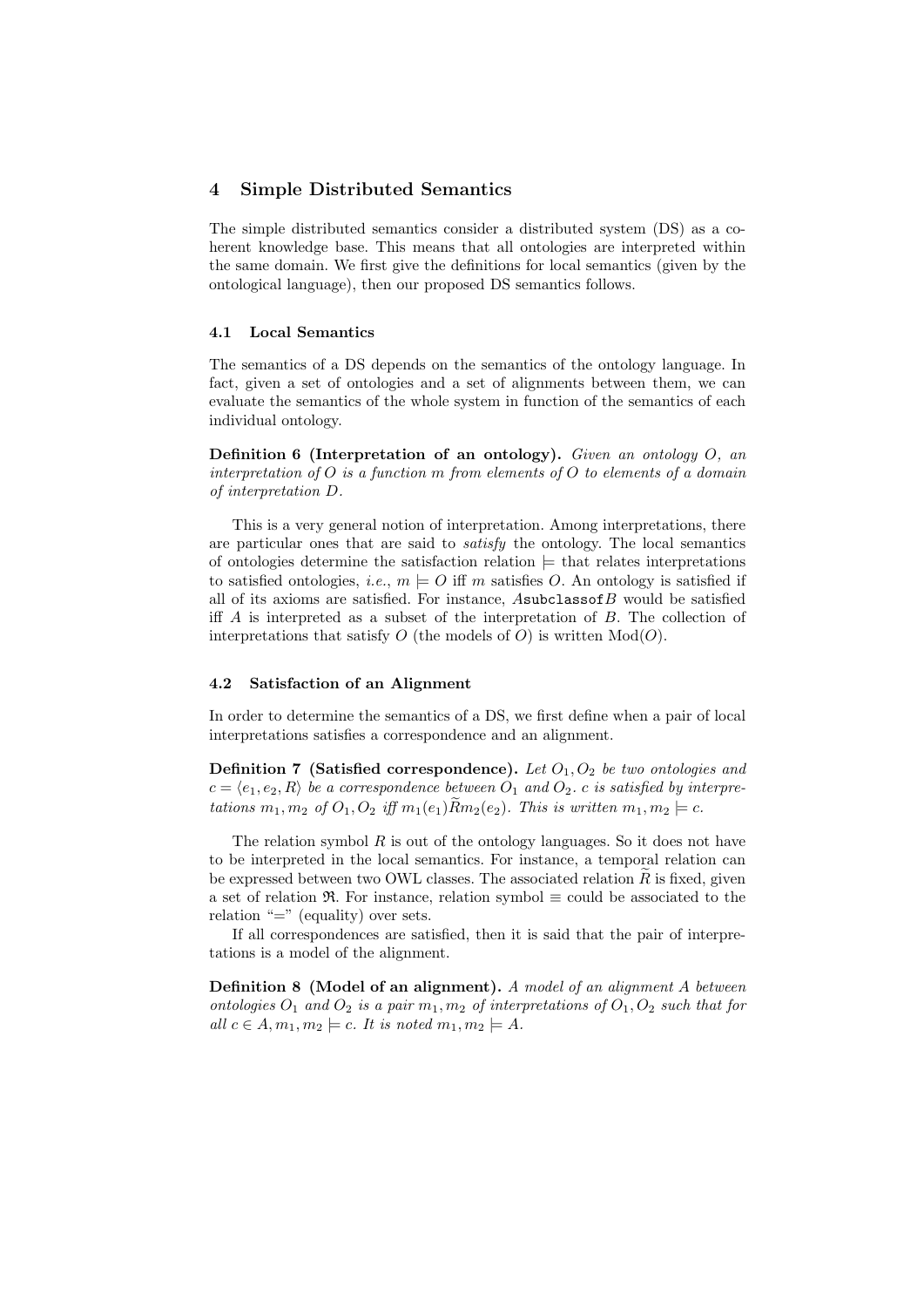The models of an alignment do not take the semantics of the ontologies into account. They just consider the internal consistency of the correspondences. This is interesting because we can reason with and about alignments without actually accessing the aligned ontologies. The collection of all models of an alignment A is written  $Mod(A)$ .

Correspondences play the role of axioms that constrain the satisfying interpretations of the aligned ontologies. They therefore act as interpretation constraints of the distributed system.

# 4.3 Models of a DS

In this section, I denotes a set of indexes. Informally, interpretations of a DS are tuples of local interpretations.

**Definition 9** (Interpretation of a DS). An interpretation of a DS  $\langle (O_i), (A_{ii}) \rangle$ is a family  $(m_i)$  of local interpretations over a common domain D such that for all  $i \in I$ ,  $m_i$  is an interpretation of  $O_i$ .

Among interpretations, some are said to satisfy the DS. In order to satisfy a DS, interpretations must satisfy constraints given by (1) the ontologies axioms and (2) the alignments correspondences.

**Definition 10 (Model of a DS).** A model of a DS  $S = \langle (O_i), (A_{ij}) \rangle$  is an interpretation  $(m_i)$  of S such that:

 $- \forall i \in I, m_i \in Mod(O_i)$  (i.e.,  $m_i$  is a (local) model of  $O_i$ );  $- \forall i, j \in I, i \neq j, m_i, m_j \models A_{ij}.$ 

This is written  $(m_i) \models_s \mathcal{S}$ . If a model exists for  $\mathcal{S}$ , we say that  $\mathcal{S}$  is satisfiable.

We can see that this definition employs a very global view of the models. All ontologies and alignments are taken into account at the same time, and there are strong interdependencies. This is because the DS is seen as a single theory, with ontologies being but mere modules.

However, it is often the case when we only want to reason about local data, while taking advantage of external knowledge. So we define local models modulo a DS:

Definition 11 (Local models modulo a DS). Local models of an ontology  $O_i$  modulo S are the local models  $Mod_S(O_i) = \{m_i \in Mod(O_i); \exists (m_i)_{i \neq i} \in$  $Mod(O_i), (m_i)_{i \in I} \models \mathcal{S}$ . It corresponds to the projection of the models of a DS on the ith component.

With this definition, the models of the full system must be known to compute the local models. In order to build more efficient reasoners, we define another notion of models that do not require total integration of all ontologies and alignments at once. It is based on an iterative process of gradually reducing the local models.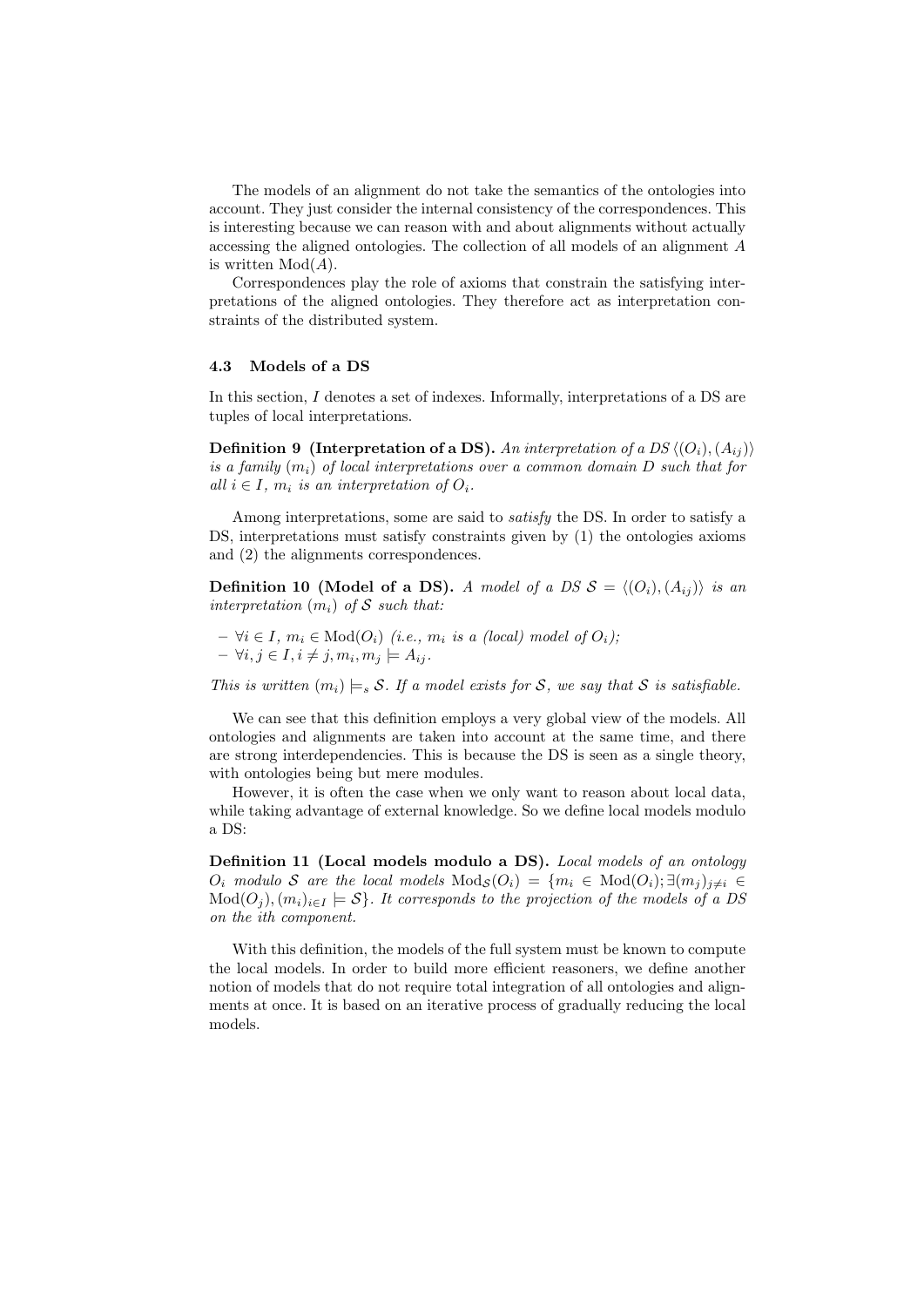Definition 12 (Models of an ontology modulo alignment). Given an ontology  $O_1$  aligned with  $O_2$  according to alignment A, the models of  $O_1$  modulo A are those models of  $O_1$  that satisfy each element of A:

 $Mod_A(O_1) = \{m_1 \in Mod(O_1); \exists m_2 \in Mod(O_2); m_1, m_2 \models A\}$ 

Models modulo alignment is the first step of the following iterative definition.

Definition 13 (Iterated local models modulo a DS). Given a D.S  $S =$  $\langle (O_i), (A_{ij}) \rangle$ , consider  $\text{Mod}_{\mathcal{S}}^0(O_i) = \text{Mod}(O_i)$ , and the following iterative definition:

$$
\text{Mod}_{\mathcal{S}}^k(O_i) = \{ m_i \in \text{Mod}_{\mathcal{S}}^{k-1}(O_i); \forall j \in I \setminus \{i\}, \exists m_j \in \text{Mod}_{\mathcal{S}}^{k-1}(O_j); m_i, m_j \models A_{ij} \}
$$

 $\overline{\text{Mod}}_{\mathcal{S}}(O)$  denotes the limit of the sequence  $(\text{Mod}_{\mathcal{S}}^n(O))$  when  $n \to \infty$ , *i.e.*,  $\overline{\text{Mod}}_{\mathcal{S}}(O) = \text{Mod}_{\mathcal{S}}^{\infty}(O).$ 

**Definition 14 (Local satisfiability).** A DS  $\mathcal{S}$  is locally satisfiable iff for each ontology O,  $\text{Mod}_{\mathcal{S}}(O) \neq \emptyset$ .

So, the iterated models only give a local view of what happens in the DS. Moreover, the stepwise restriction of the models allows for a faster but approximate reasoning while trying to find new ontologies and alignments.

**Proposition 1.** Let S be a DS and O an ontology of S. For all  $n \in \mathbb{N}$ ,  $\text{Mod}_{\mathcal{S}}(O) \subseteq \overline{\text{Mod}}_{\mathcal{S}}(O) \subseteq \text{Mod}_{\mathcal{S}}^{n+1}(O) \subseteq \text{Mod}_{\mathcal{S}}^{n}(O).$ 

**Proposition 2.** There exists a DS S such that  $\text{Mod}_{S}(O) \neq \overline{\text{Mod}}_{S}(O)$ .

*Proof.* We give a sketch of the proof<sup>2</sup> with a diagram representing the DS.



In this DS, we have  $Mod_S^n(O_i) = Mod(O_i)$  for all  $n \in \mathbb{N}$  and  $i \in \{1, 2, 3\}$ . But  $Mod<sub>S</sub>(O<sub>1</sub>)$  is restricted to the models of  $O<sub>1</sub>$  where  $e<sub>1</sub>$  and  $e'<sub>1</sub>$  are interpreted as the same entity.  $\square$ 

In spite of this unfortunate property,  $Mod_{\mathcal{S}}(O)$  and  $\overline{Mod}_{\mathcal{S}}(O)$  are two solutions to the fixed-point equation  $\text{Mod}_{\mathcal{S}}(O_i) = \{m \in \text{Mod}(O_i); \forall j \in I \setminus \{i\}, \exists m_j \in$  $\widetilde{\text{Mod}}_{\mathcal{S}}(O_j); m_i, m_j \models A_{ij}$ . This means that locally reasoning with iterated models will not contradict neighborhood reasoning.

The proposed semantics is somewhat strict, with regard to heterogeneous systems, because it only allows to assert a correspondence when it is fully compatible with both ontologies. While it may be desirable in a few applications, this semantics is not adapted to every ontology alignment use cases. For instance, in the semantic web, ontologies will vary tremendously in size, scope, scale, point of view and quality. We consider two semantics that address this problem.

<sup>&</sup>lt;sup>2</sup> For a detailed proof of this property, please refer to http://www.inrialpes.fr/exmo/people/zimmer/ISWC2006proof.pdf.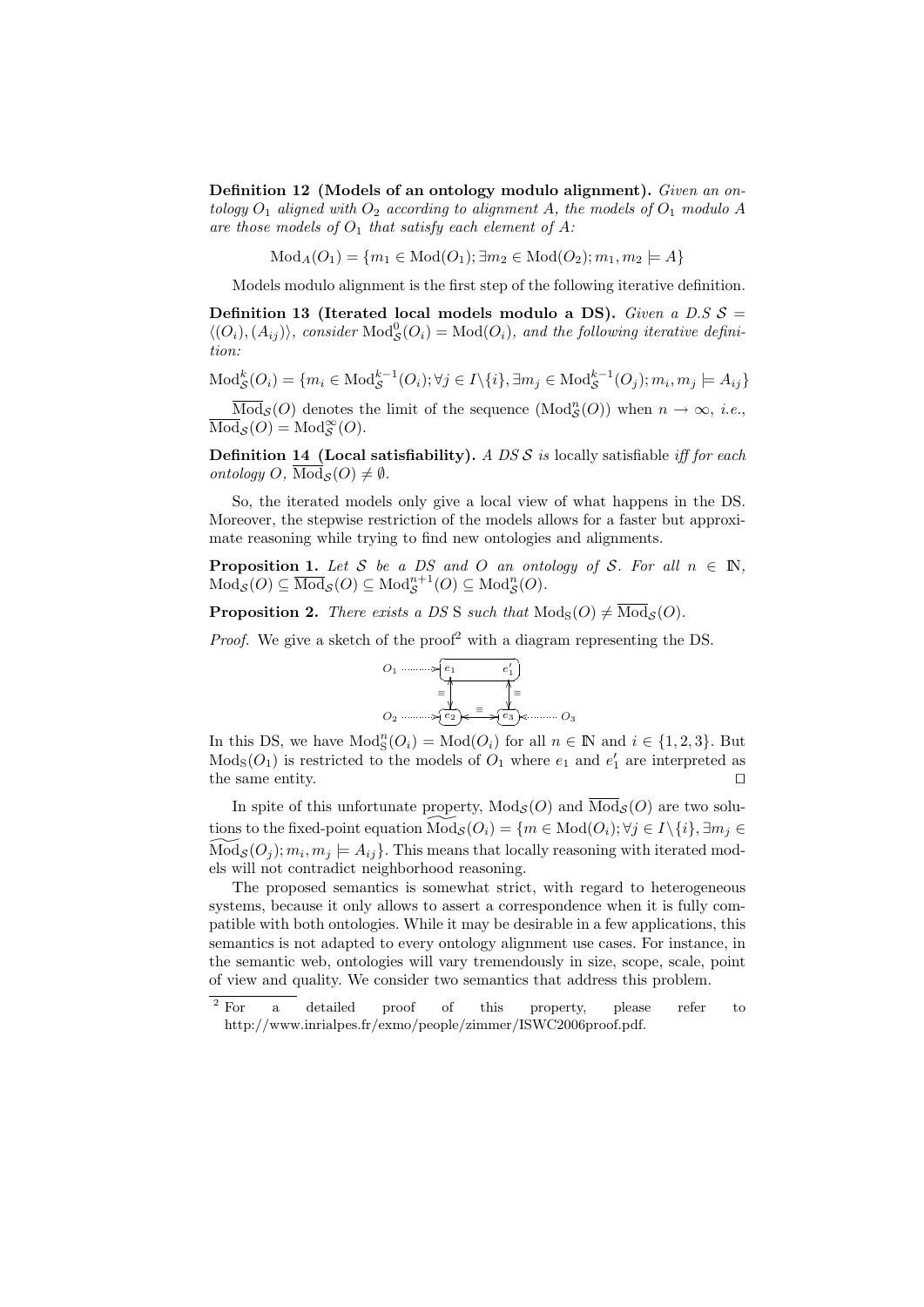# 5 Dealing with Heterogeneous Domains

In very heterogeneous applications, having a unified interpretation of a distributed system is not feasible. To address this issue, we propose two variants of the primary semantics: (1) in the integrated distributed semantics, local interpretation domains are separated, and they are reconciled in a global domain, thanks to the use of *equalizing functions* (Def. 15) that act as filters; (2) in the contextualized distributed semantics, no global domain exists, but interpretation domains are interrelated by as many translation function as there are pairs of domains.

#### 5.1 Integrated Distributed Semantics

The choice of the interpretation domain is not only guided by the interpreter, but also partly decided by the local language semantics. So we will use the concept of an equalizing function to help making the domain commensurate.

**Definition 15 (Equalizing function).** Given an interpretation  $(m_i)_{i \in I}$  of a DS, an equalizing function  $(\gamma_i)_{i\in I}$  over  $(m_i)_{i\in I}$  is a family of functions from the local domains of interpretation of  $(m_i)$  to a global domain  $\mathcal{U}$ .

So equalizing functions not only define a global domain for the interpretation of the DS, but also define how local domains are correlated in the global interpretation.

Definition 16 (Integrated interpretation of a DS). An integrated interpretation of a DS S is a pair  $\langle (m_i), \gamma \rangle$  where  $(m_i)$  is a simple interpretation of S and  $\gamma$  is an equalizing functions over  $(m_i)$ .

The integrated interpretations that satisfy the DS are given by the following definition.

Definition 17 (Integrated model of a DS). An integrated interpretation  $\langle (m_i), \gamma \rangle$  of a DS S is an integrated model iff  $\forall i, j \in I, \gamma_i m_i, \gamma_j m_j \models A_{ij}$  and  $m_i$  is a local model of  $O_i$ .

We can define the iterated models of a DS in the following way:

Definition 18 (Integrated iterated local models modulo a DS). Given a D.S  $S = \langle (O_i), (A_{ij}) \rangle$ , consider  $Mod_S^0(O_i) = Mod(O_i)$ , and the following iterative definition:

$$
Mod_{\mathcal{S}}^{k}(O_{i}) =
$$
  

$$
\{m_{i} \in Mod_{\mathcal{S}}^{k-1}(O_{i}); \forall j \in I \setminus \{i\}, \exists m_{j} \in Mod_{\mathcal{S}}^{k-1}(O_{j}), \exists \gamma; \gamma_{i}m_{i}, \gamma_{j}m_{j} \models A_{ij}\}
$$

As with simple distributed semantics, there is a notion of local and global satisfiability (see Def. 14). The integrated iterated models have the same property as the simple iterated models (Prop. 1 and Prop. 2).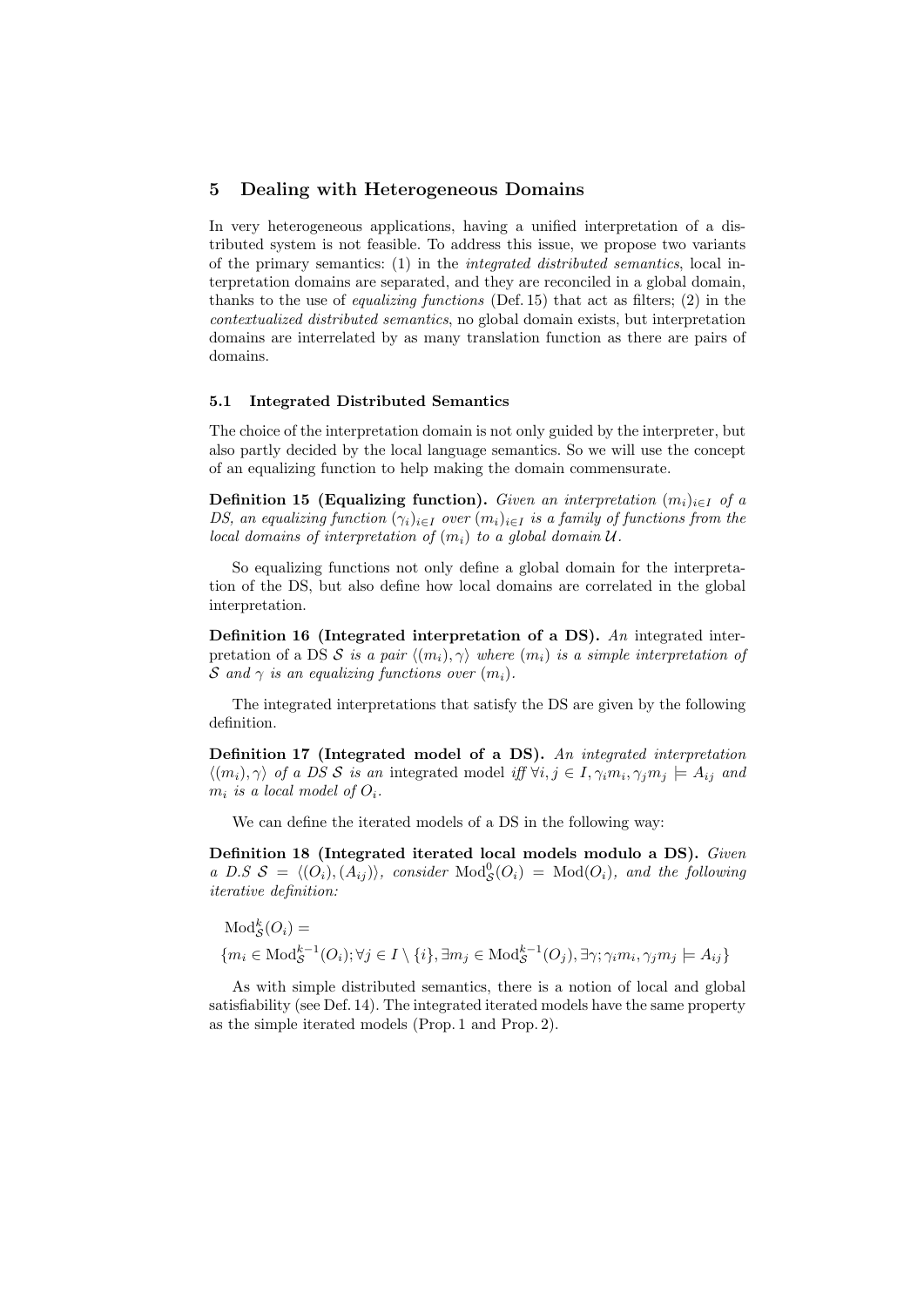*Proof (of Prop. 2).* We give a sketch of the proof<sup>3</sup> with a diagram representing the DS.



This system is locally satisfiable but not globally satisfiable.  $\Box$ 

For particular applications, it may prove useful to give restrictions on equalizing functions. For instance, it might be needed to have injective functions, or to have inclusion-preserving functions. Although we do not describe the treatment of such restrictions, they should be compared to domain relation constraints in DFOL [2]. However, the approach in DFOL differs, because no global domain exists. They rather relates the local domains to each others, allowing to contextualize import of knowledge from and to each DS node. We extend our semantics in order to match this approach.

#### 5.2 Contextualized Distributed Semantics

The contextualized semantics uses domain relation instead of equalizing functions. Domain relations differ from equalizing function in the fact that there exists one function for each pair of ontologies and they relate two local interpretation domains.

**Definition 19 (Domain relation).** Given two domains of interpretation  $D_1$ and  $D_2$ , a domain relation is a mapping  $r_{12}: D_1 \rightarrow D_2$ .

These domain relations form a part of a contextualized interpretation.

Definition 20 (Contextualized interpretation of a DS). A contextualized interpretation of a DS S is a pair  $\langle (m_i), (r_{ij}) \rangle$  where  $(m_i)$  is a simple interpretation of S and  $(r_{ij})_{i\neq j}$  is a family of domain relations such that  $r_{ij}$  relates the domain of  $m_i$  to the domain of  $m_j$ .

The models in the contextualized semantics are defined as follows.

Definition 21 (Contextualized model of a DS). A contextualized interpretation  $\langle (m_i), (r_{ij}) \rangle$  of a DS S is a contextualized model iff  $\forall i, j \in I, r_{ij}m_i, m_j$  $\models A_{ij}$  and each  $m_i$  is a local model of  $O_i$ .

We again define the iterative models of a DS in the following way:

<sup>&</sup>lt;sup>3</sup> For a detailed proof of this property, please refer to http://www.inrialpes.fr/exmo/people/zimmer/ISWC2006proof.pdf.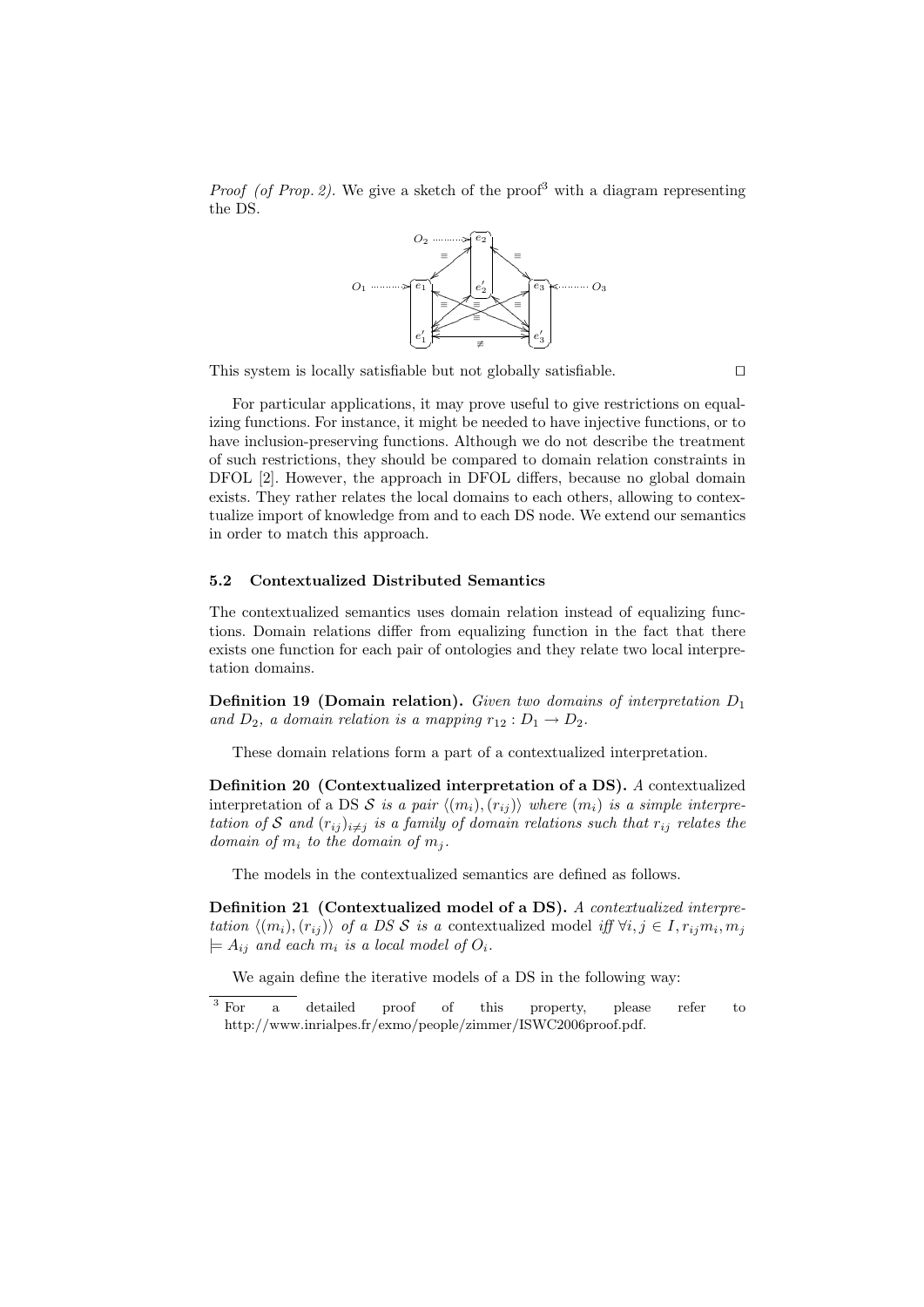Definition 22 (Contextualized iterated local models modulo a DS). Given a D.S  $S = \langle (O_i), (A_{ij}) \rangle$ , consider  $\text{Mod}_{S}^0(O_i) = \text{Mod}(O_i)$ , and the following iterative definition:

$$
Mod_S^k(O_i) = \{m_i \in Mod_S^{k-1}(O_i); \forall j \in I \setminus \{i\}, \exists m_j \in Mod_S^{k-1}(O_j), \exists r_{ij}; m_i, r_{ij}m_j \models A_{ij}\}
$$

Again, there is a notion of local and global satisfiability (see Def. 14). The contextualized iterated models have the same property as the simple iterated models.

*Proof (of Prop. 2).* We give a sketch of the proof<sup>4</sup> with a diagram representing the DS.



Among the local models of  $O_1$  modulo this DS, there are interpretations where  $e_1$  and  $e'_1$  are interpreted identically, while the global models necessitate that they are interpreted differently.  $\Box$ 

The three approaches are compared in Sect. 7.

### 6 Composing Alignments

Building alignments is a difficult task that can hardly be done fully automatically. So existing alignments shall be reused to offer faster interoperable applications. Alignment composition is one of the key operations permitting this. Given three ontologies  $O_1$ ,  $O_2$  and  $O_3$ , with alignments A of  $O_1$  and  $O_2$ , and B of  $O_2$ and  $O_3$ , it must be possible to deduce a third alignment of  $O_1$  and  $O_2$ , which we call the composition of A and B.

We propose here to define two notions of composition: the first is the syntactic composition of alignments, which can straightforwardly be implemented; the second is "semantic composition". Semantic composition is informally defined as follows: given a DS of 3 ontologies and 2 alignments  $S = \langle \langle O_1, O_2, O_3 \rangle, \langle A_{12}, A_{23} \rangle \rangle$ , the semantic composition is the submodels of  $Mod(S)$  that are models of the subsystem  $\langle\langle O_1, O_3\rangle, \emptyset\rangle$  (see below for a more formal definition in each of the three semantics).

**Definition 23** (Syntactic composition). Let  $A_{12}$  be an alignment of  $O_1$  and  $O_2$ , and  $A_{23}$  an alignment of  $O_2$  and  $O_3$ . The composition of  $A_{12}$  and  $A_{23}$ , noted  $A_{23} \circ A_{12}$  is the set of triples  $\langle e_1, e_3, R \rangle$  such that there exist  $e_2, R_1, R_2$ s.t.  $\langle e_1, e_2, R_1 \rangle \in A_{12}$ ,  $\langle e_2, e_3, R_2 \rangle \in A_{23}$  and  $R = R_1; R_2$  with ";" :  $\Re \times \Re \to \Re$ being an associative operator.

<sup>&</sup>lt;sup>4</sup> For a detailed proof of this property, please refer to http://www.inrialpes.fr/exmo/people/zimmer/ISWC2006proof.pdf.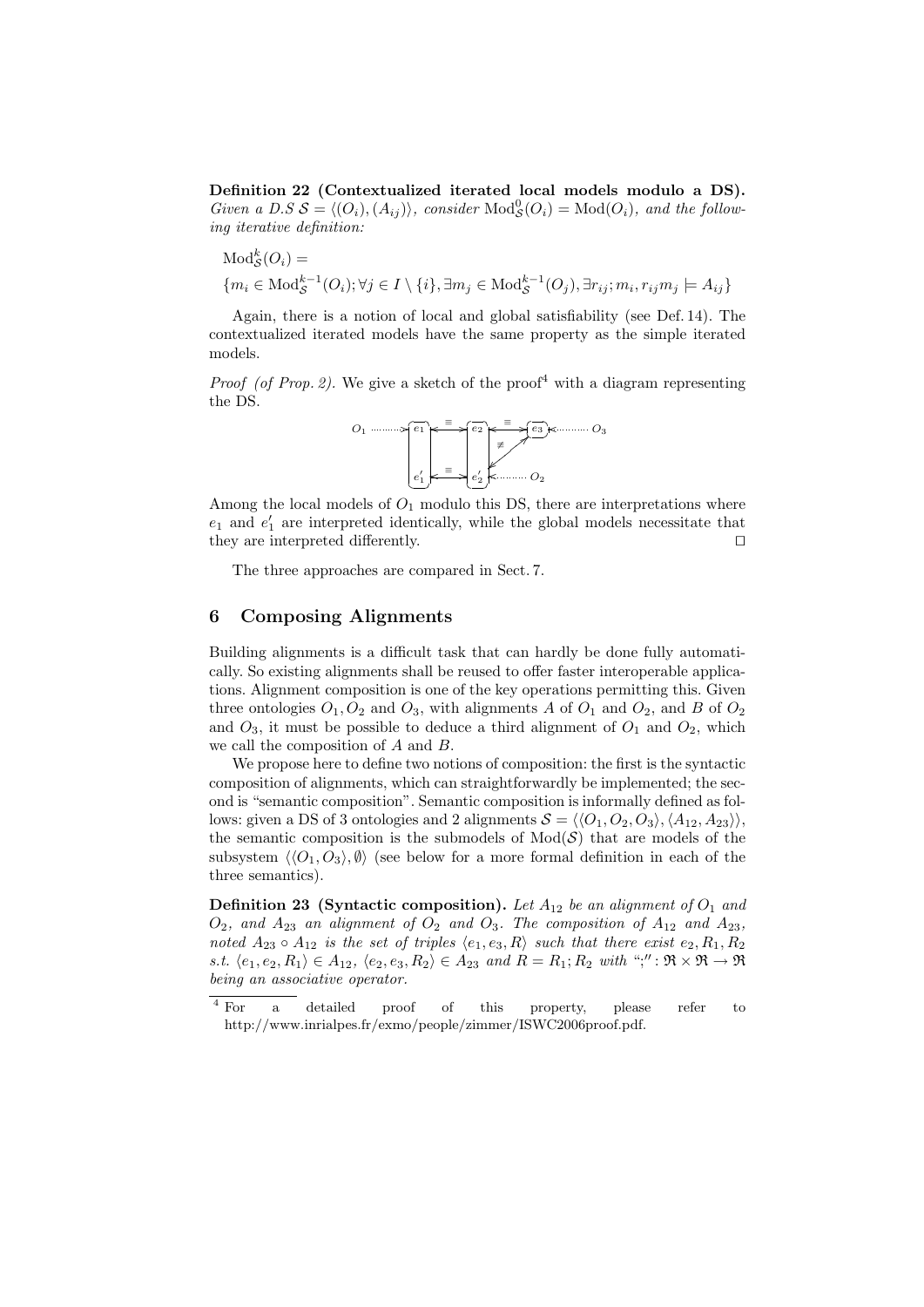Remark 1. ";" may also be given by a table of composition. In that case, relations  $R \in \mathfrak{R}$  are sets of primitive relations. Moreover, composition is associative iff ";" is associative.

In our first semantic approach, the models of A are pairs of interpretations of  $O_1$  and  $O_2$ , so  $Mod(A_{12})$  is a set-theoretic relation. Relations are composable, and ideally the composition of  $A_{12}$  and  $A_{23}$  should have equal models as the composition of  $Mod(A_{12})$  and  $Mod(A_{23})$ .

Let S be a DS having 3 ontologies  $O_1, O_2, O_3$  and 2 alignments  $A_{12}, A_{23}$ .

Definition 24 (Simple semantic composition). The simple semantic composition of the simple models of  $A_{12}$  and  $A_{23}$ , noted  $Mod(A_{23}) \circ_s Mod(A_{12})$  is the set:

 $\{(m_1, m_3) \in Mod(O_1) \times Mod(O_3); \exists m_2 \in Mod(O_2), \langle m_1, m_2, m_3 \rangle \in Mod(S)\}\$ 

In the case of the integrated semantics, the definition should include the equalizing function.

Definition 25 (Integrated semantic composition). The integrated semantic composition of the integrated models of  $A_{12}$  and  $A_{23}$ , noted Mod( $A_{23}$ )  $\circ_i$  $Mod(A_{12})$  is the set:

$$
\{\langle\langle m_1,m_3\rangle,\langle\gamma_1,\gamma_3\rangle\rangle;\exists m_2,\gamma_2,\langle\langle m_1,m_2,m_3\rangle,\langle\gamma_1,\gamma_2,\gamma_3\rangle\rangle\in\mathrm{Mod}(\mathcal{S})\}
$$

Similarly, the contextualized semantics define a composition with domain relations.

Definition 26 (Contextualized semantic composition). The contextualized semantic composition of the contextualized models of  $A_{12}$  and  $A_{23}$ , noted  $Mod(A_{23}) \circ_c Mod(A_{12})$  is the set:

$$
\{\langle\langle m_1,m_3\rangle,\langle r_{13},r_{31}\rangle\rangle;\exists m_2,r_{12},r_{21},r_{23},r_{32},\langle (m_i)_{i\in\{1,2,3\}},(r_{ij})_{i\neq j}\rangle\in\mathrm{Mod}(\mathcal{S})\}
$$

These definitions are rather intuitive and correspond to what is found in constraint reasoning literature, with slight variants due to the presence of equalizing functions and domain relations. The following section compare the three ontologies, and shows that composition is semantically sound in the first two semantics, but not in the contextualized one.

# 7 Comparing Semantics

Our three semantics do not only differ by their conceptual design. They also imply technical differences.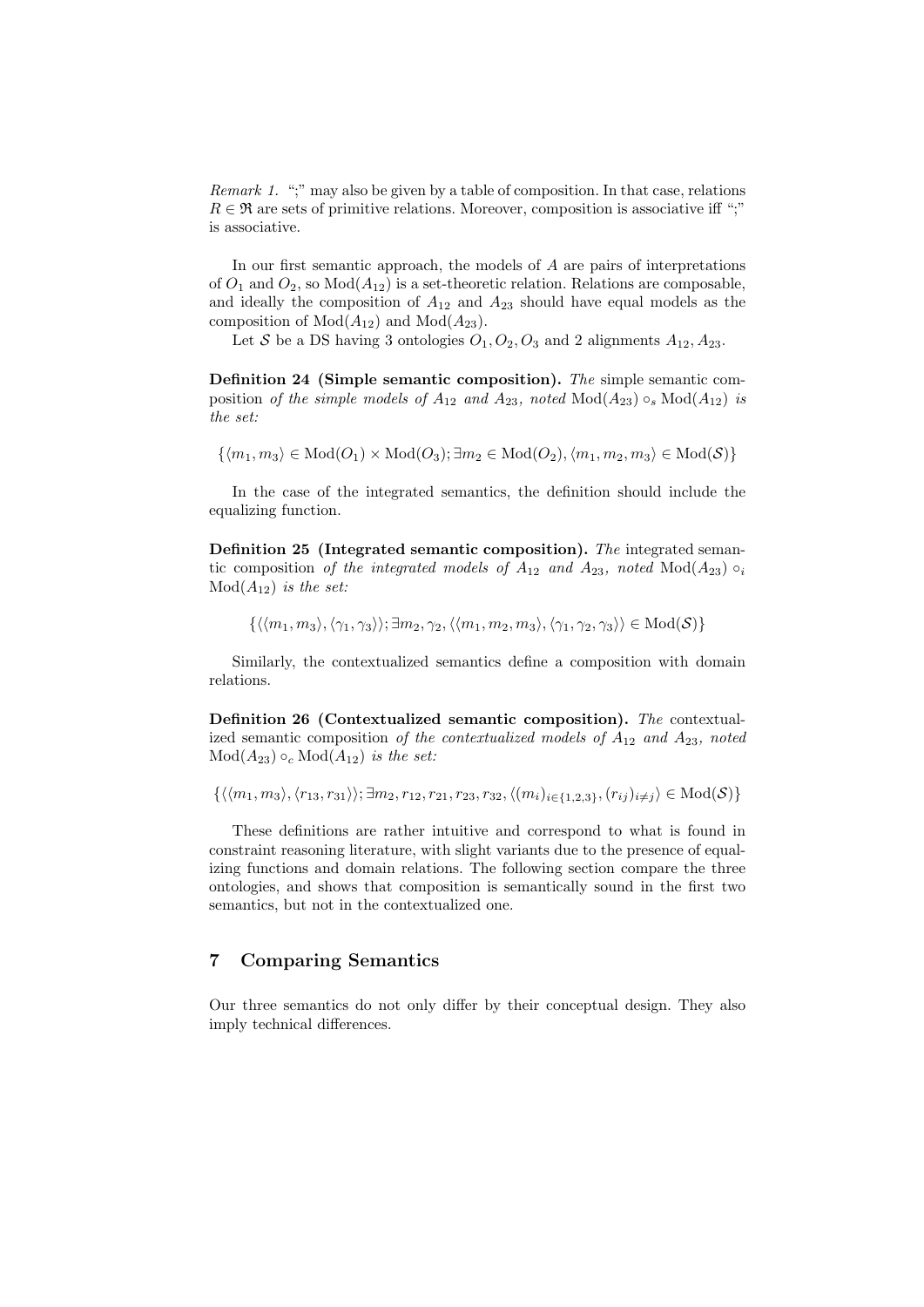#### 7.1 Simple Semantics

The following diagram helps visualize the idea behind the simple semantics. Each ontology is treated as a module of a bigger ontology, interpreted in a single domain.



This semantics offer several advantages. It may be used as a general semantics for modules composition in ontology engineering. In practical cases, modules are generally related to each others with an import directive, and sometimes additional bridge axioms are added in the ontological language. With this semantics, modules can be written in different languages and aligned with yet another alignment language. Besides, the decision procedure is easier than in the other distributed semantics. Consider the case of  $\rm OWL^5$  ontologies with possible relations being subclassOf, equivalentClass, disjointClass, subPropertyOf, equivalentProperty, then reasoning will not differ from reasoning with a single OWL ontology.

Additionally, composition has the following property:

*Property 1.* If for all  $R_1, R_2 \in \mathfrak{R}$ , for all appropriate  $X, Y, Z, X \widetilde{R_1} Y \wedge Y \widetilde{R_2} Z \Rightarrow$  $X\widetilde{R}_1;\widetilde{R}_2Z$ , then the simple semantic composition of the models of the alignments is included in the models of the syntactic composition of alignments,  $i.e.,$ :

 $Mod(B) \circ Mod(A) \subseteq Mod(B \circ A).$ 

*Proof.* Let  $m_1, m_3 \in Mod(B) \circ Mod(A)$ . There exists  $m_2 \in Mod(O_2)$  such that  $m_1, m_2 \models A$  and  $m_2, m_3 \models B$ . Let  $c = (e_1, e_3, R)$  be a correspondence of  $B \circ A$ . There exists  $R_1, R_2 \in \mathfrak{R}$  and  $e_2$  in  $O_2$  such that  $R = R_1; R_2, (e_1, e_2, R_1) \in A$  and  $(e_2, e_3, R_2) \in B$ . We have  $m_1(e_1) \widetilde{R_1} m_2(e_2)$  and  $m_2(e_2) \widetilde{R_2} m_3(e_3)$ . The assumption made ensures that  $m_1(e_1)\overline{R_1}; \overline{R_2m_3}(e_3)$ . So for all  $c \in B \circ A, m_1, m_3 \models c$ . As a result, all  $m_1, m_3$  in  $Mod(B) \circ Mod(A)$  are also in  $Mod(B \circ A)$ .

The property required  $(\forall R_1, R_2 \in \mathfrak{R}, \forall X, Y, Z, X \widetilde{R_1} Y \wedge Y \widetilde{R_2} Z \Rightarrow X \widetilde{R_1}; \widetilde{R_2}Z)$ is really associated to the common sense meaning of what must be a composition operation. This property is mentioned in work on composition table  $(e.g., [19])$ as a basic property for a sound composition operation. This property encourage reuse of alignments by combining them.

Nonetheless, as explained in [2], interpreting a distributed system in a unique domain is only feasible in the least heterogeneous systems.

 $5 \text{ http://www.w3.org/TR/owl-guide/}$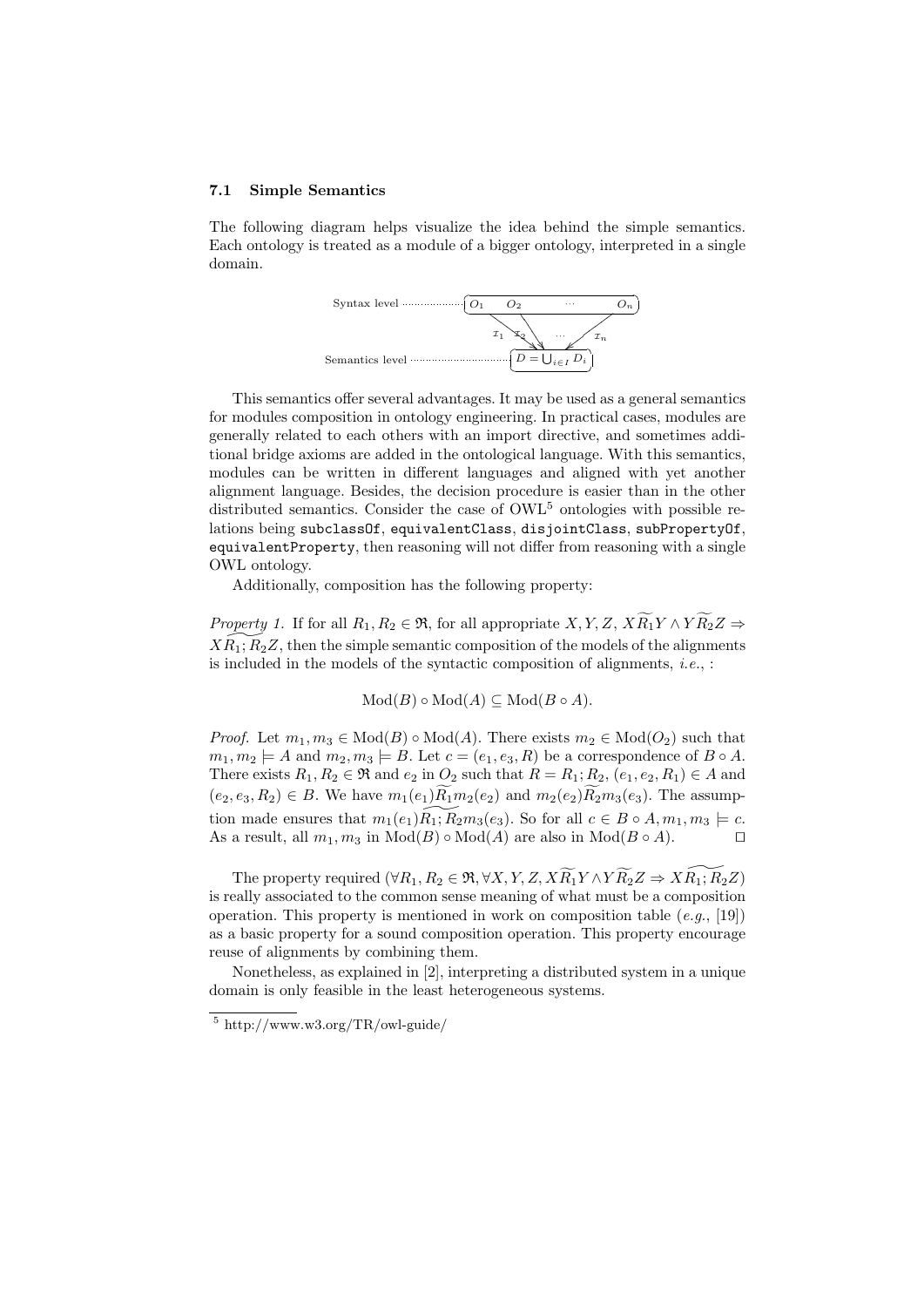#### 7.2 Integrated Semantics

In the integrated semantics, ontologies are interpreted at the local level, and the equalizing function  $\gamma$  serves to coordinate local interpretations in a global domain.



This approach is much more tolerant to inconsistencies, because the equalizing functions act as a filter between local and global interpretations. Having two levels of interpretations allows one to maintain local specificities while integrating knowledge into one consistent interpretation. And, obviously, if a simple distributed model exists, then an integrated model exists.

The following example demonstrates the interest of equalizing function.

Example 2. Consider two instances of class Child that have different ages and different heights, but truly represent the same kid at different moments. In some ontology languages, it may not be possible to interpret these different instances as only one unique individual because age and height may be restricted in cardinality. However, an equalizing function can map two different instances of child with different ages in the local domain, to one instance of a person having no attribute age in the global domain.

Moreover, Prop. 1 holds too in this semantics. Therefore, it is also appropriate to manipulate and reuse several alignments in a consistent way. So, this semantics consistently extend the previous one.

However, the reasoning procedure is rendered more difficult because of the presence of equalizing functions. This is quite inevitable since dealing with inconsistencies has always been a time-consuming and complex task.

#### 7.3 Contextualized Semantics

In the contextualized semantics, we drop the global domain, but the domain relations enables each ontology to integrate the whole distributed system in its own context.

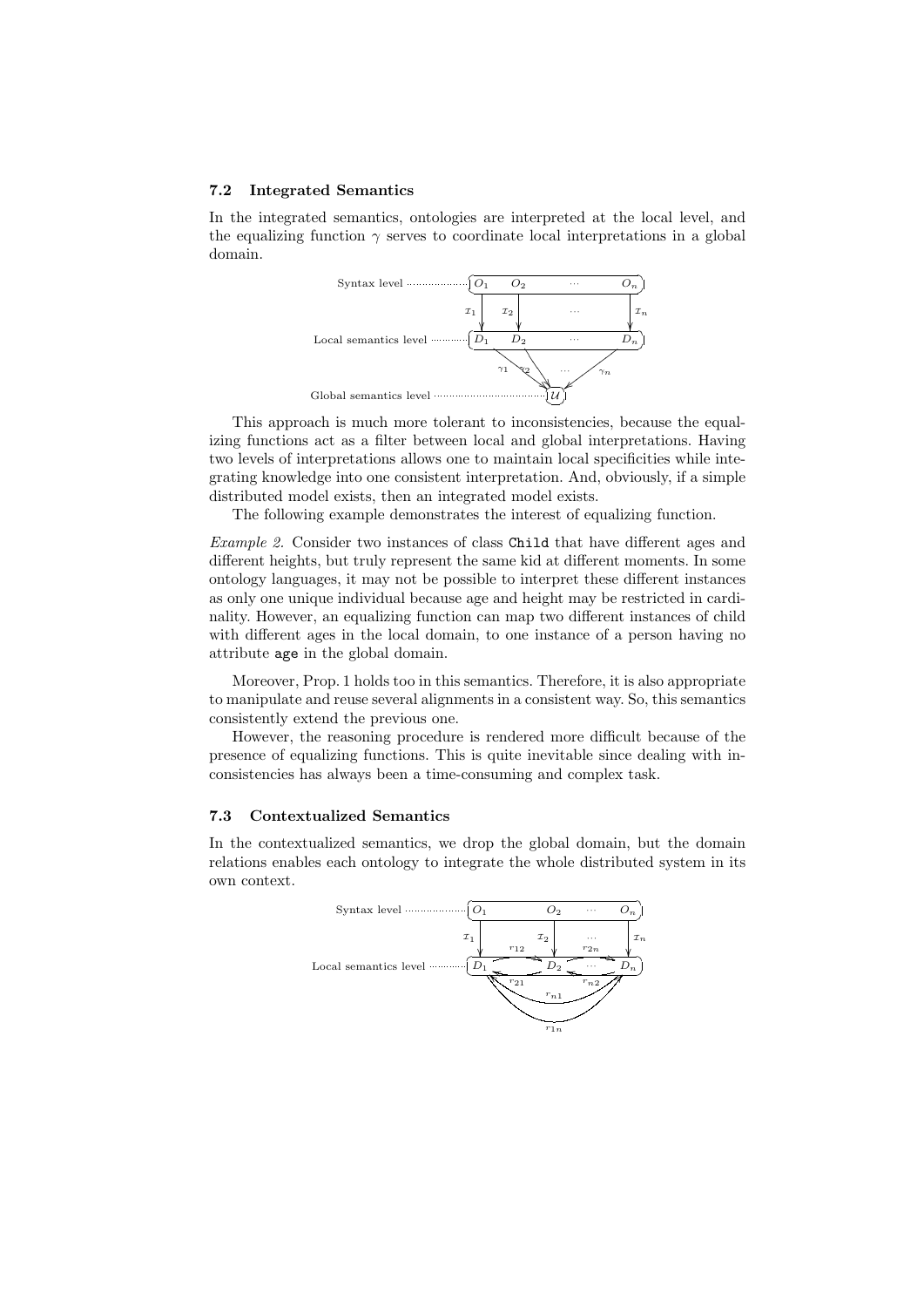This approach is very similar to context-based logics approach and the interest of contextualizing inferences is explained in e.g., [2].

However, the following result tend to disqualify this semantics when composing alignments becomes a necessity:

Proposition 3. Prop. 1 does not hold in contextualized semantics.

Proof. Consider the following DS<sup>6</sup>:



Additionally, we show the generality of our integrated semantics with the following proposition:

Proposition 4. If a contextualized model exists for a DS, then there exists an integrated model.

*Proof.* Let  $\langle (m_i), (r_{ij}) \rangle$  be a model of a DS. Let  $k \in I$  be an indice then  $\langle (m_i)_{i\in I}, (r_{ik})_{i\in I} \rangle$ , with  $r_{kk} = id_{D_k}$  is an integrated model of the DS with global domain  $D_k$ .

# 8 Conclusion and future work

We presented three variant semantics (simple, integrated and contextualized) for ontology alignments and distributed systems. Our characterization of an alignment allows the definition of an alignment composition operator, which is sound in the first two proposed semantics. We gave the advantages and drawbacks of each approach, and highlighted the benefits of using the first two semantics in comparison to using a contextualized semantics. We also make our approach distinct from others by using a set of relations as a parameter. It enables one to use the same meta-semantics for different types of relations (e.g., temporal/spatial) relations, class relations or even data types relations).

We will extend this semantics to include operations such as inverse alignment, union/intersection, and data transformations induced by them (along the line of the schema mapping algebra in [7]). Finally, our semantics and composition operator shall be extended to correspondences with confidence value.

 $\Box$ 

<sup>6</sup> For a detailed proof of this property, please refer to http://www.inrialpes.fr/exmo/people/zimmer/ISWC2006proof.pdf.